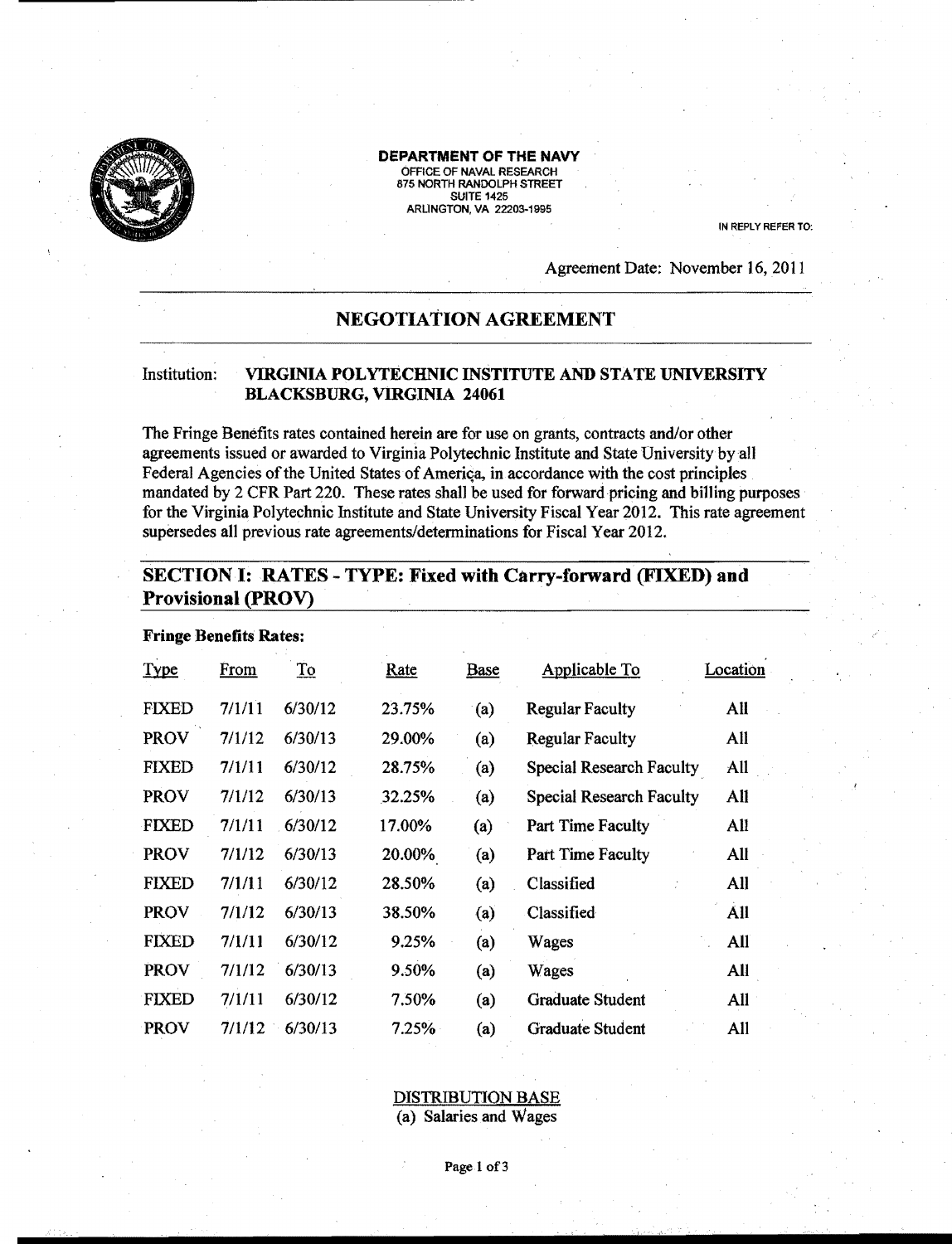### SECTION II - GENERAL TERMS AND CONDITIONS

A. LIMITATIONS: Use ofthe rates set forth under Section J is subject to any statutory or administrative limitations and is applicable to a given grant, contract or other agreement only to the extent that funds are available and consistent with any and al1limitations of cost clauses or provisions, ifany, contained therein. Acceptance of any or all of the rates agreed to herein is predicated upon all the following conditions: (1) that no costs other than those incurred by the grantee/contractor were included in its indirect cost pool as finally accepted and that all such .costs are legal obligations ofthe grantee/contractor and allowable under governing cost principles; (2) that the same costs that have been treated as indirect costs are not claimed as direct costs; (3) that similar types of costs, in like circumstances, have been accorded consistent accounting treatment; (4) that the information provided by the contractor/grantee, which was used as the basis for the acceptance of the rates agreed to herein and expressly relied upon by the Government in negotiating the said rates, is not subsequently found to be materially incomplete or inaccurate. .

B. ACCOUNTING CHANGES: The rates contained in Section I of this agreement are based on the accounting system in effect at the time this agreement was negotiated. Changes to the  $method(s)$  of accounting for costs, which affects the amount of reimbursement resulting from the use of these rates, require the written approval of the authorized representative of the cognizant negotiating agency for the Government prior to implementation of any such changes. Such changes include but are not limited to changes in the charging of a particular type of cost from indirect to direct. Failure to obtain such approval may result in subsequent cost disallowances.

C. PROVISIONAL RATES: The provisional rates contained in this agreement are subject to unilateral amendment by the Government or bilateral amendment by the contracting parties at anytime.

D. FIXED RATES WITH CARRY-FORWARD PROVISIONS: The fixed rates contained in this agreement are based on estimates of the costs for FY 2012. When actual costs for this fiscal year are determined, adjustments will be applied to the next subsequent rate negotiation to recognize the difference between the FY 2012 estimated costs used to establish the fixed rates and the negotiated actual FY 2012 costs.

E. CARRY FORWARD AMOUNTS: The following carry-forward amounts were considered in the establishment of the FY 2012 rates:

|                   | Regular      | Special Research Part-Time |          |                          |       | Graduate        |
|-------------------|--------------|----------------------------|----------|--------------------------|-------|-----------------|
| <b>Fiscal Yr:</b> | Faculty      | Faculty                    | Faculty  | Classified               | Wages | <b>Students</b> |
| <b>2010 Final</b> | (S5,595,605) | (S555.603)                 | (S4,932) | $(S6,314,906)$ \$433,509 |       | (S120.767)      |

Note: ( ) denotes over-recovery